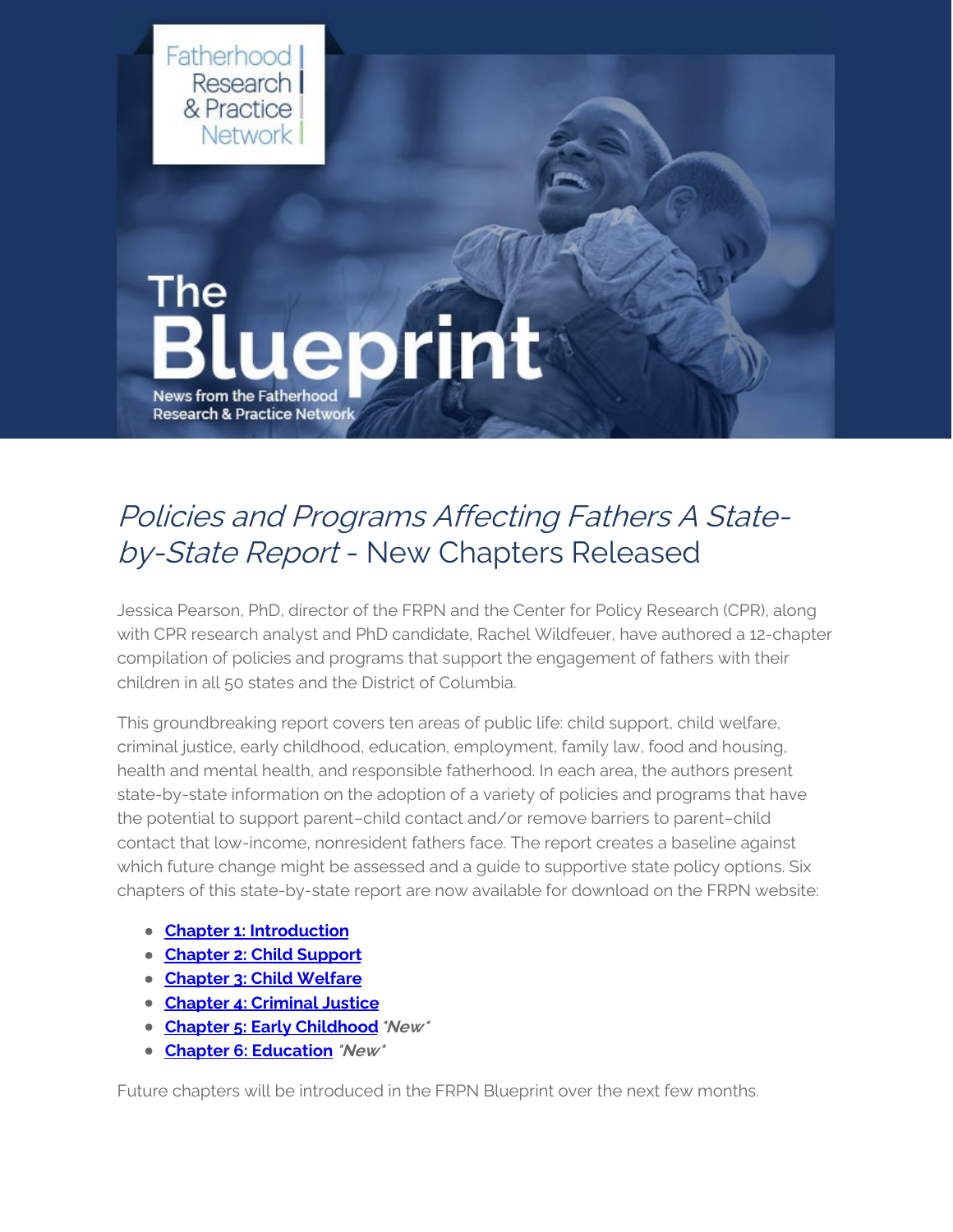

## FRPN Webinar Recording: Tracking State Policies on Fathers to Improve Policy Development and Equity

This webinar introduces the new FRPN compilation, **Policies and Programs Affecting Fathers: A State-by-State Report**. Jessica Pearson provides an overview of the status of state policy on fathers in the areas of child support, child welfare and criminal justice. Policymakers and stakeholders in the fatherhood area react to the new report and discuss how practitioners can use state-by-state information to better serve fathers and improve state [legislation,](https://www.frpn.org/asset/frpn-webinar-tracking-state-policies-fathers-improve-policy-development-and-equity) programs, and policy. **Watch the webinar or download the presenter slides.**

# Upcoming Fatherhood Conference

Save the date for the National Partnership for Community Leadership's 24th Annual International Fatherhood Conference - **Celebrating the Legacy and Contributions of Women in Fatherhood: Research, Policy, and Practice**. Held virtually June 8-9, 2022, topnotch speakers and fatherhood leaders in policy, research, and practice will inspire and encourage conference attendees to reach higher heights in our work with fathers and families. The 2022 conference will shine the spotlight on women in leadership roles working with fathers and families. Register for the conference **[here](https://www.npclfathersandfamilies.org/ifc2022-program)**.

## Lessons Learned from the COVID-19 Pandemic for Supporting Fathers' Relationships in Fatherhood Programs

This new Child Trends brief (February 2022) provides insight on how to support fathers' healthy romantic and coparenting relationships during the COVID-19 pandemic. It is based